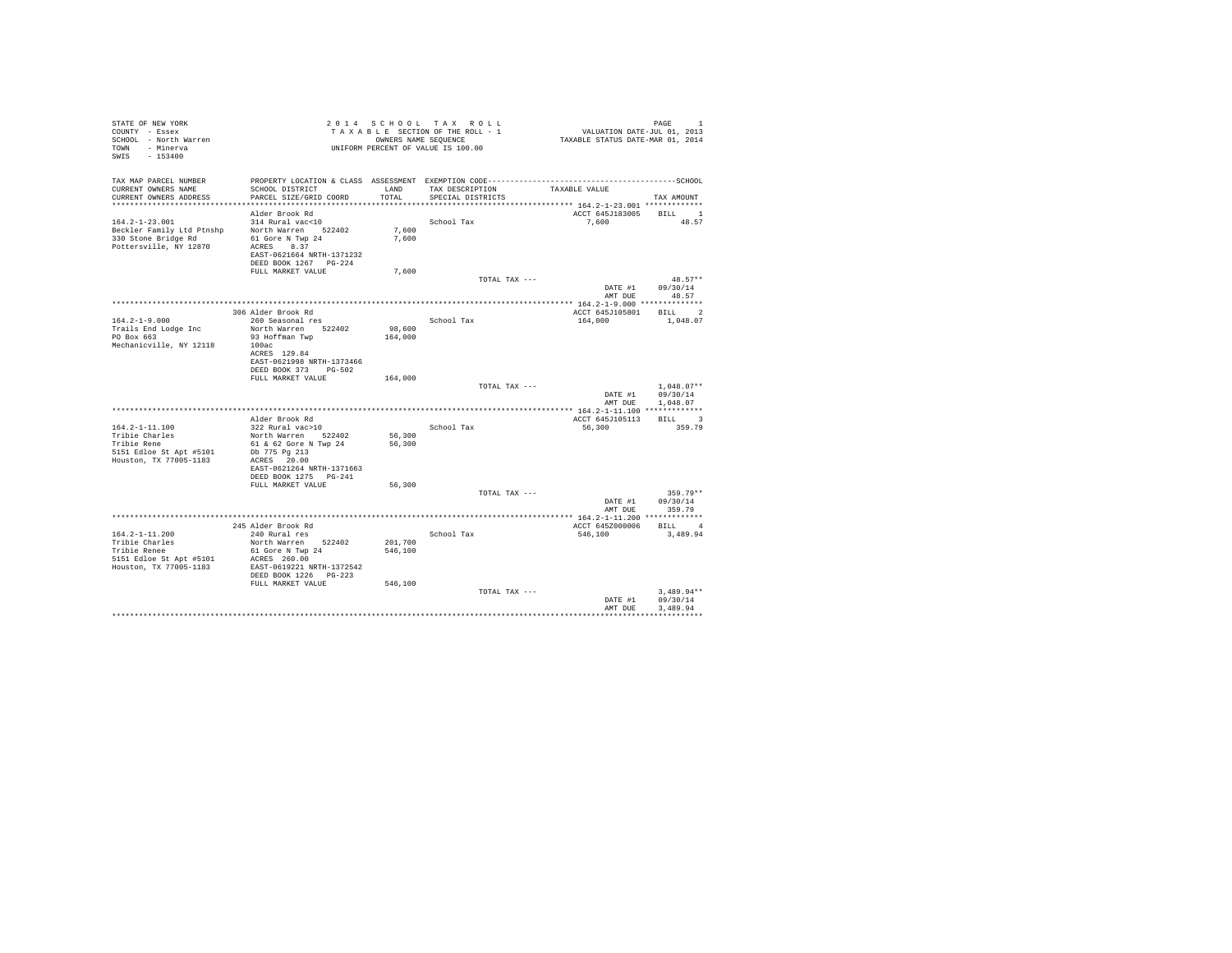|      | STATE OF NEW YORK     | 2014 SCHOOL TAX ROLL                                           | PAGE                   |  |
|------|-----------------------|----------------------------------------------------------------|------------------------|--|
|      | COUNTY - Essex        | VALUATION DATE-JUL 01, 2013<br>TAXABLE SECTION OF THE ROLL - 1 |                        |  |
|      | SCHOOL - North Warren | TAXABLE STATUS DATE-MAR 01, 2014                               |                        |  |
| TOWN | - Minerva             |                                                                | RPS155/V04/L015        |  |
| SWIS | - 153400              |                                                                | CURRENT DATE 8/28/2014 |  |
|      |                       |                                                                |                        |  |

### R O L L S U B S E C T I O N - - T O T A L S

### \*\*\* S P E C I A L D I S T R I C T S U M M A R Y \*\*\*

|      |     | .                       |          |    | АΙ | <b>EXEMPT</b><br>----- |             | UIAL<br>the contract of the contract of the contract of |  |
|------|-----|-------------------------|----------|----|----|------------------------|-------------|---------------------------------------------------------|--|
| CODE | ៲△៳ | <b>DARCEL</b><br>$\sim$ | TVD<br>. | ,, |    | IUN.                   | $\sim$<br>. | 1 A.A                                                   |  |

#### NO SPECIAL DISTRICTS AT THIS LEVEL

# \*\*\* S C H O O L D I S T R I C T S U M M A R Y \*\*\*

| CODE   | DISTRICT NAME      | TOTAL<br>PARCELS | ASSESSED<br>LAND | ASSESSED<br>TOTAL | EXEMPT<br>AMOUNT | TOTAL<br>TAXABLE |           |
|--------|--------------------|------------------|------------------|-------------------|------------------|------------------|-----------|
|        |                    |                  |                  |                   | STAR AMOUNT      | STAR TAXABLE     | TOTAL TAX |
|        | North Warren       | 4                | 364,200          | 774,000           |                  | 774,000          |           |
| 522402 |                    |                  |                  |                   |                  | 774,000          | 4,946.37  |
|        | SUB-TOTAL          | $\overline{4}$   | 364,200          | 774,000           |                  | 774,000          |           |
|        | SUB - TO TAL(CONT) |                  |                  |                   |                  | 774,000          | 4,946.37  |
|        |                    |                  |                  |                   |                  |                  |           |
|        | TOTAL              | 4                | 364,200          | 774,000           |                  | 774,000          |           |
|        | TO TAL (CONT)      |                  |                  |                   |                  | 774,000          | 4.946.37  |

### \*\*\* S Y S T E M C O D E S S U M M A R Y \*\*\*

NO SYSTEM EXEMPTIONS AT THIS LEVEL

# \*\*\* E X E M P T I O N S U M M A R Y \*\*\*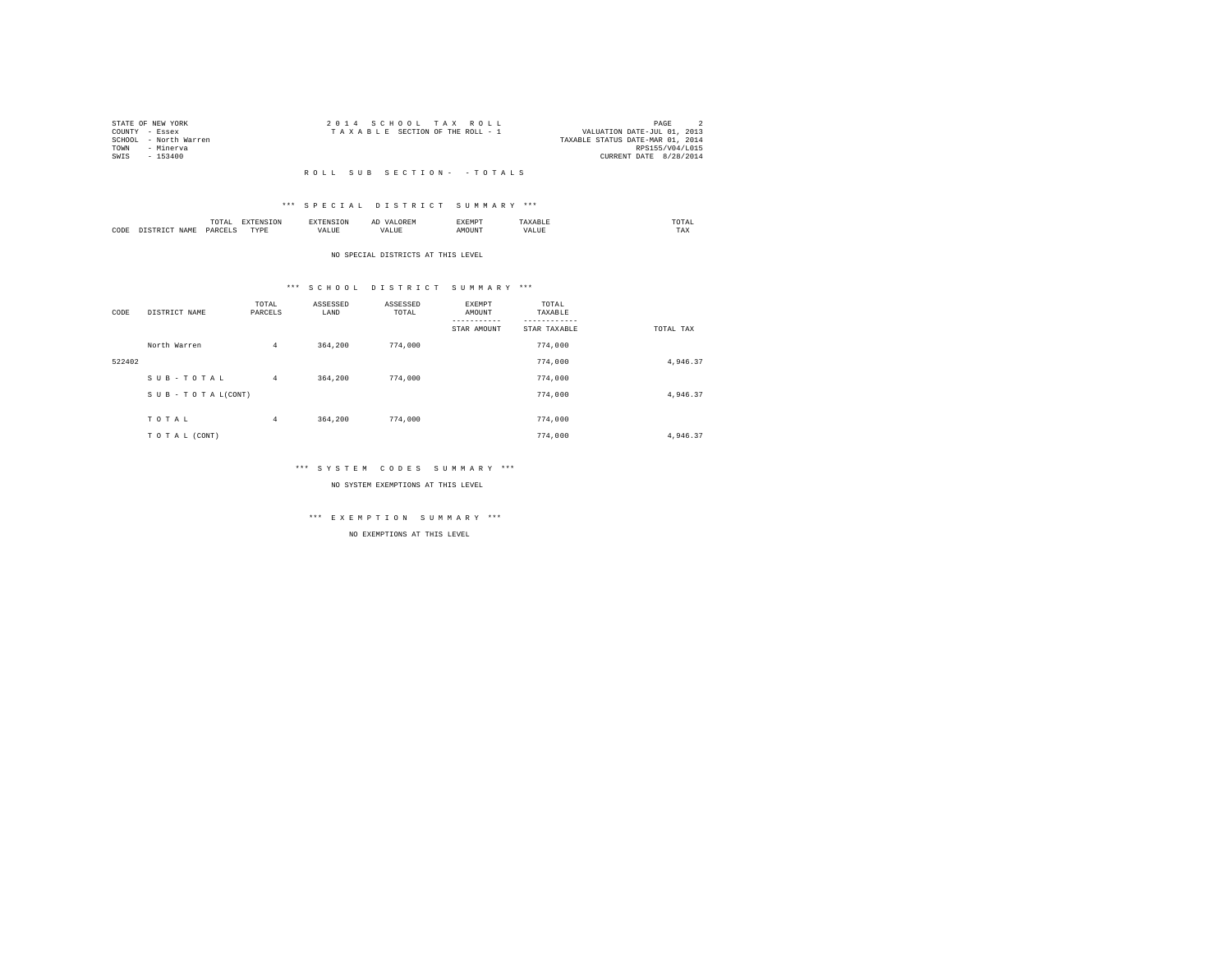|                | STATE OF NEW YORK     |  | 2014 SCHOOL TAX ROLL            |                            | PAGE                             |
|----------------|-----------------------|--|---------------------------------|----------------------------|----------------------------------|
| COUNTY - Essex |                       |  | TAXABLE SECTION OF THE ROLL - 1 |                            | VALUATION DATE-JUL 01, 2013      |
|                | SCHOOL - North Warren |  |                                 |                            | TAXABLE STATUS DATE-MAR 01, 2014 |
| TOWN           | - Minerva             |  |                                 |                            | RPS155/V04/L015                  |
| SWIS           | $-153400$             |  |                                 |                            | CURRENT DATE 8/28/2014           |
|                |                       |  |                                 |                            |                                  |
|                |                       |  |                                 | ROLL SUB SECTION- - TOTALS |                                  |

| ROLL<br>SEC | DESCRIPTION                   | TOTAL<br>PARCELS | ASSESSED<br>LAND | ASSESSED<br>TOTAL | EXEMPT<br>AMOUNT<br>-----------<br>STAR AMOUNT | TOTAL<br>TAXABLE<br>------------<br>STAR TAXABLE | TOTAL<br>TAX |
|-------------|-------------------------------|------------------|------------------|-------------------|------------------------------------------------|--------------------------------------------------|--------------|
|             | School Tax<br>SPEC DIST TAXES |                  | 364,200          | 774,000           |                                                | 774,000<br>774,000                               | 4.946.37     |
|             | TAXABLE                       | 4                |                  |                   |                                                |                                                  | 4,946.37     |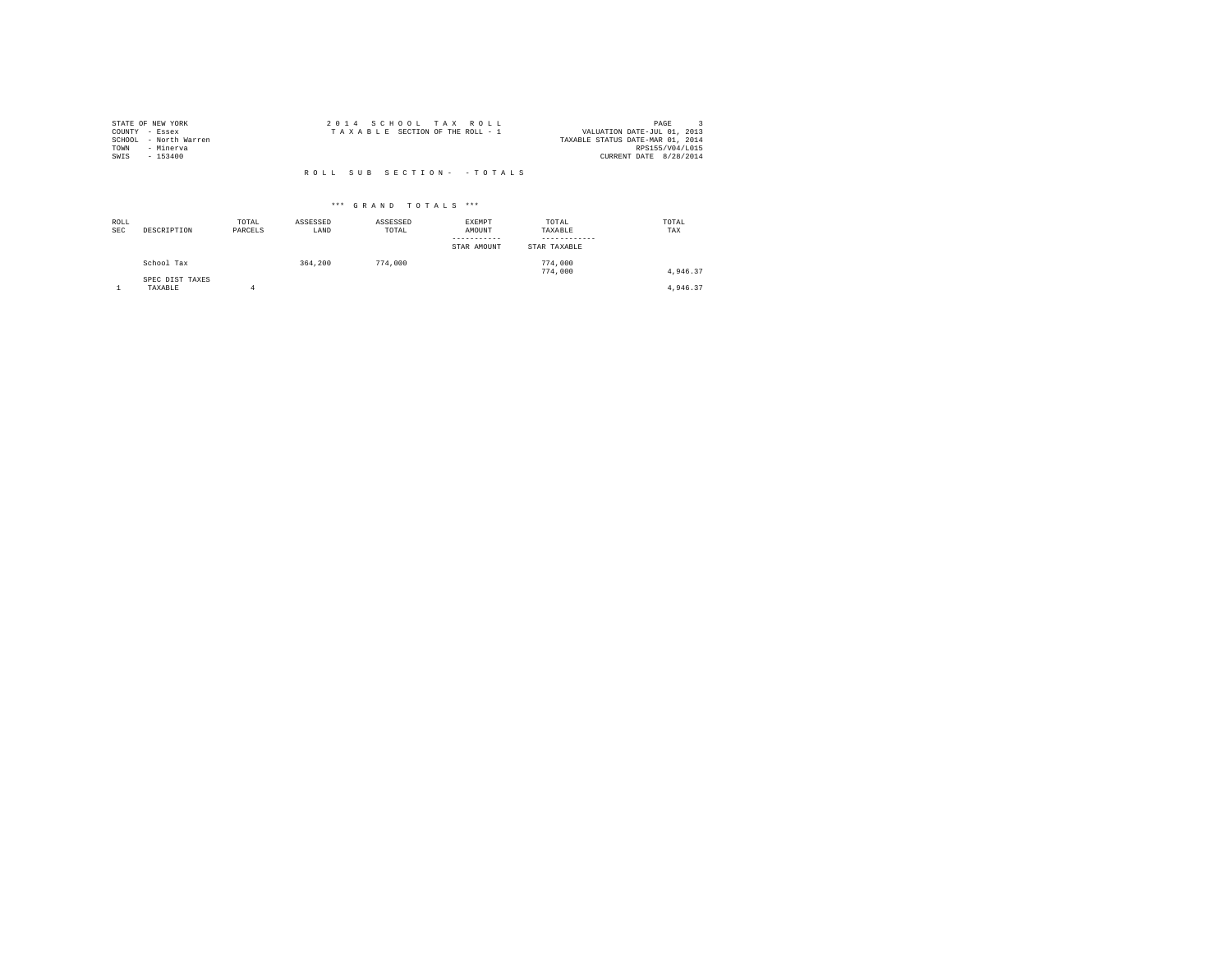|      | STATE OF NEW YORK     | 2014 SCHOOL TAX ROLL                                           | PAGE                   |  |
|------|-----------------------|----------------------------------------------------------------|------------------------|--|
|      | COUNTY - Essex        | VALUATION DATE-JUL 01, 2013<br>TAXABLE SECTION OF THE ROLL - 1 |                        |  |
|      | SCHOOL - North Warren | TAXABLE STATUS DATE-MAR 01, 2014                               |                        |  |
| TOWN | - Minerva             |                                                                | RPS155/V04/L015        |  |
| SWIS | $-153400$             |                                                                | CURRENT DATE 8/28/2014 |  |
|      |                       |                                                                |                        |  |

#### R O L L S E C T I O N T O T A L S

### \*\*\* S P E C I A L D I S T R I C T S U M M A R Y \*\*\*

|      | .              | the contract of the contract of the contract of the contract of the contract of the contract of the contract of | ≖  | .    | $n \wedge m$<br>the contract of the contract of the contract of |
|------|----------------|-----------------------------------------------------------------------------------------------------------------|----|------|-----------------------------------------------------------------|
| CODE | ODP'<br>$\sim$ | wm.<br>.                                                                                                        | -- | ראטי | 1.44A                                                           |

#### NO SPECIAL DISTRICTS AT THIS LEVEL

# \*\*\* S C H O O L D I S T R I C T S U M M A R Y \*\*\*

| CODE   | DISTRICT NAME   | TOTAL<br>PARCELS | ASSESSED<br>LAND | ASSESSED<br>TOTAL | EXEMPT<br>AMOUNT | TOTAL<br>TAXABLE |           |
|--------|-----------------|------------------|------------------|-------------------|------------------|------------------|-----------|
|        |                 |                  |                  |                   | STAR AMOUNT      | STAR TAXABLE     | TOTAL TAX |
|        | North Warren    | $\overline{4}$   | 364,200          | 774,000           |                  | 774,000          |           |
| 522402 |                 |                  |                  |                   |                  | 774,000          | 4,946.37  |
|        | SUB-TOTAL       | $\overline{4}$   | 364,200          | 774,000           |                  | 774,000          |           |
|        | SUB-TOTAL(CONT) |                  |                  |                   |                  | 774,000          | 4,946.37  |
|        |                 |                  |                  |                   |                  |                  |           |
|        | TOTAL           | $\overline{4}$   | 364,200          | 774,000           |                  | 774,000          |           |
|        | TO TAL (CONT)   |                  |                  |                   |                  | 774,000          | 4.946.37  |

# \*\*\* S Y S T E M C O D E S S U M M A R Y \*\*\*

NO SYSTEM EXEMPTIONS AT THIS LEVEL

# \*\*\* E X E M P T I O N S U M M A R Y \*\*\*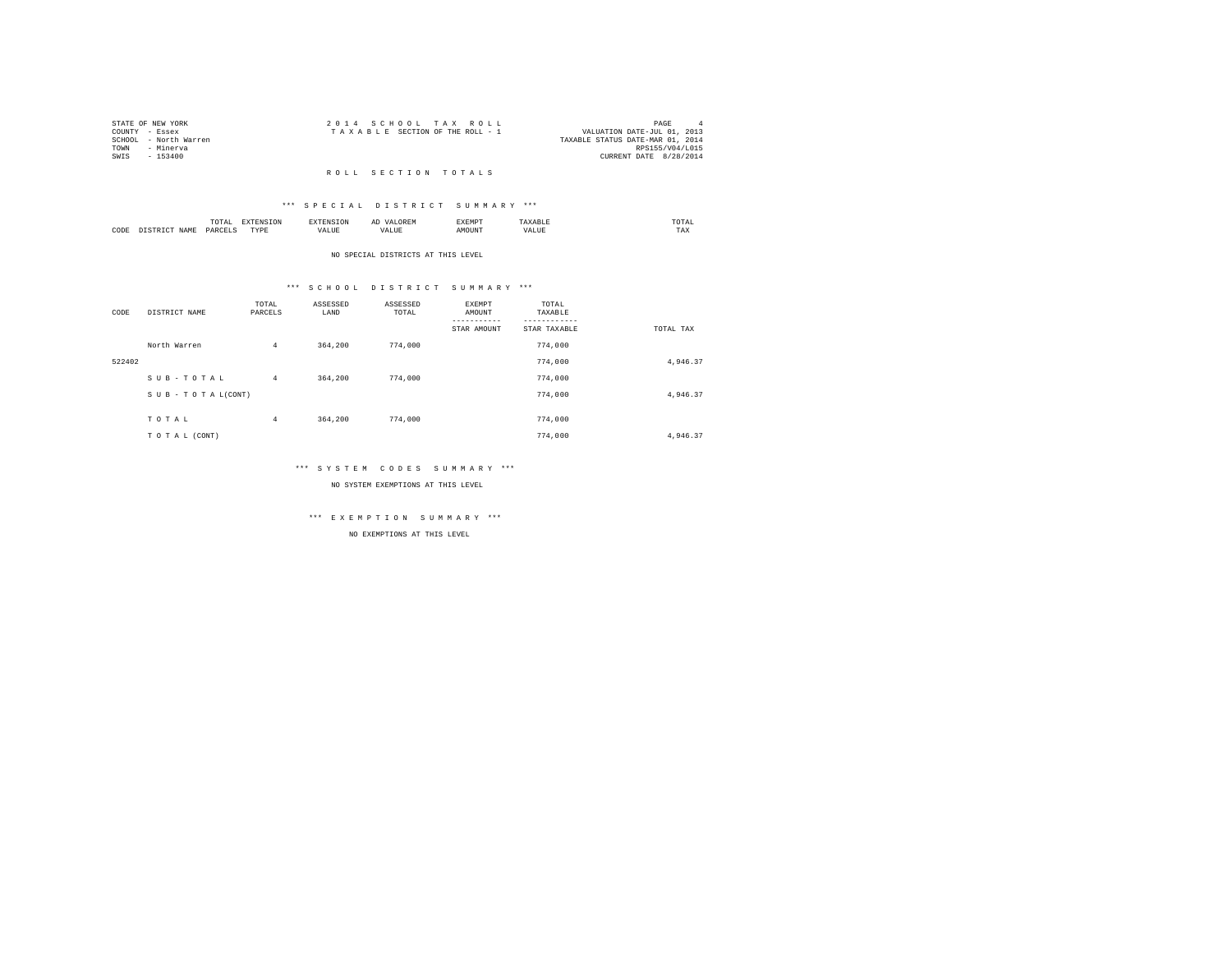| STATE OF NEW YORK                       | 2014 SCHOOL TAX ROLL            | PAGE                                                            |
|-----------------------------------------|---------------------------------|-----------------------------------------------------------------|
| COUNTY - Essex<br>SCHOOL - North Warren | TAXABLE SECTION OF THE ROLL - 1 | VALUATION DATE-JUL 01, 2013<br>TAXABLE STATUS DATE-MAR 01, 2014 |
| TOWN<br>- Minerva                       |                                 | RPS155/V04/L015                                                 |
| SWIS<br>$-153400$                       |                                 | CURRENT DATE 8/28/2014                                          |
|                                         | ROLL SECTION TOTALS             |                                                                 |

| ROLL<br><b>SEC</b> | DESCRIPTION                | TOTAL<br>PARCELS | ASSESSED<br>LAND | ASSESSED<br>TOTAL | EXEMPT<br>AMOUNT<br>-----------<br>STAR AMOUNT | TOTAL<br>TAXABLE<br>------------<br>STAR TAXABLE | TOTAL<br>TAX |
|--------------------|----------------------------|------------------|------------------|-------------------|------------------------------------------------|--------------------------------------------------|--------------|
|                    | School Tax                 |                  | 364,200          | 774,000           |                                                | 774,000<br>774,000                               | 4.946.37     |
|                    | SPEC DIST TAXES<br>TAXABLE |                  |                  |                   |                                                |                                                  | 4,946.37     |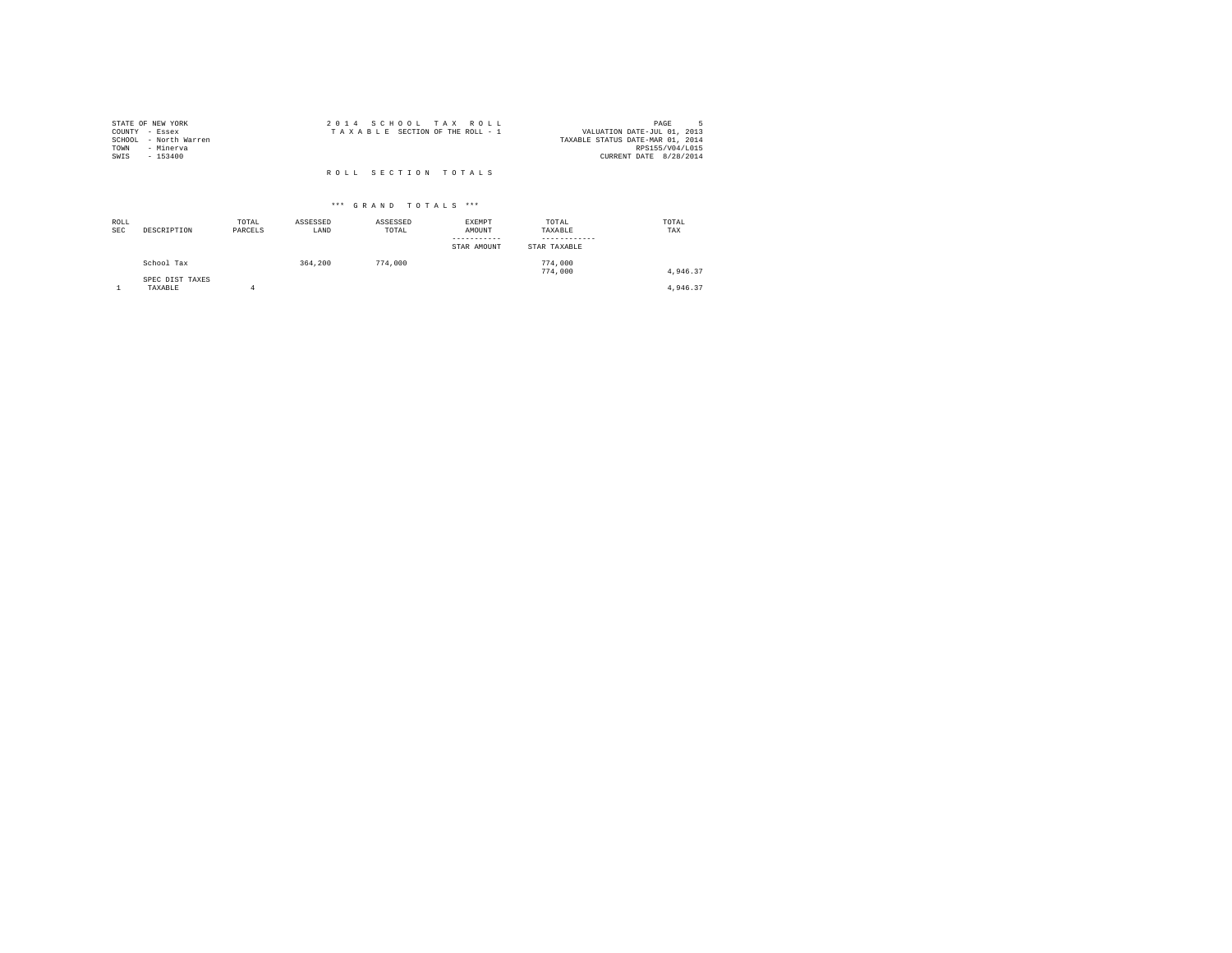| STATE OF NEW YORK     | 2014 SCHOOL TAX ROLL | PAGE                             |
|-----------------------|----------------------|----------------------------------|
| COUNTY - Essex        |                      | VALUATION DATE-JUL 01, 2013      |
| SCHOOL - North Warren | SWIS TOTALS          | TAXABLE STATUS DATE-MAR 01, 2014 |
| TOWN<br>- Minerva     |                      | RPS155/V04/L015                  |
| SWIS<br>$-153400$     |                      | CURRENT DATE 8/28/2014           |

### \*\*\* S P E C I A L D I S T R I C T S U M M A R Y \*\*\*

|      |             | .<br>the contract of the contract of the contract of | the contract of the contract of the contract of the contract of the contract of |            | 11.11 | . |      | ---<br>1 A.A      | UTAL<br>the contract of the contract of the contract of |
|------|-------------|------------------------------------------------------|---------------------------------------------------------------------------------|------------|-------|---|------|-------------------|---------------------------------------------------------|
| CODE | <b>CAMP</b> | $U \Delta E C$<br>.                                  | rvnt<br>.                                                                       | a.<br>ALUD | n     |   | 'ALL | <b>STATISTICS</b> | $- - -$<br>TAX                                          |

NO SPECIAL DISTRICTS AT THIS LEVEL

### \*\*\* S C H O O L D I S T R I C T S U M M A R Y \*\*\*

| CODE   | DISTRICT NAME   | TOTAL<br>PARCELS | ASSESSED<br>LAND | ASSESSED<br>TOTAL | EXEMPT<br>AMOUNT<br>----------- | TOTAL<br>TAXABLE<br>--------- |          |           |
|--------|-----------------|------------------|------------------|-------------------|---------------------------------|-------------------------------|----------|-----------|
|        |                 |                  |                  |                   | STAR AMOUNT                     | STAR TAXABLE                  | TAX RATE | TOTAL TAX |
|        | North Warren    | $\overline{4}$   | 364,200          | 774,000           |                                 | 774,000                       |          |           |
| 522402 |                 |                  |                  |                   |                                 | 774.000                       | 6.390652 | 4,946.37  |
|        | SUB-TOTAL       | $\overline{4}$   | 364,200          | 774,000           |                                 | 774,000                       |          |           |
|        | SUB-TOTAL(CONT) |                  |                  |                   |                                 | 774,000                       |          | 4,946.37  |
|        |                 |                  |                  |                   |                                 |                               |          |           |
|        | TOTAL           | $\overline{4}$   | 364,200          | 774,000           |                                 | 774,000                       |          |           |
|        | TO TAL (CONT)   |                  |                  |                   |                                 | 774,000                       |          | 4.946.37  |

### \*\*\* S Y S T E M C O D E S S U M M A R Y \*\*\*

NO SYSTEM EXEMPTIONS AT THIS LEVEL

\*\*\* E X E M P T I O N S U M M A R Y \*\*\*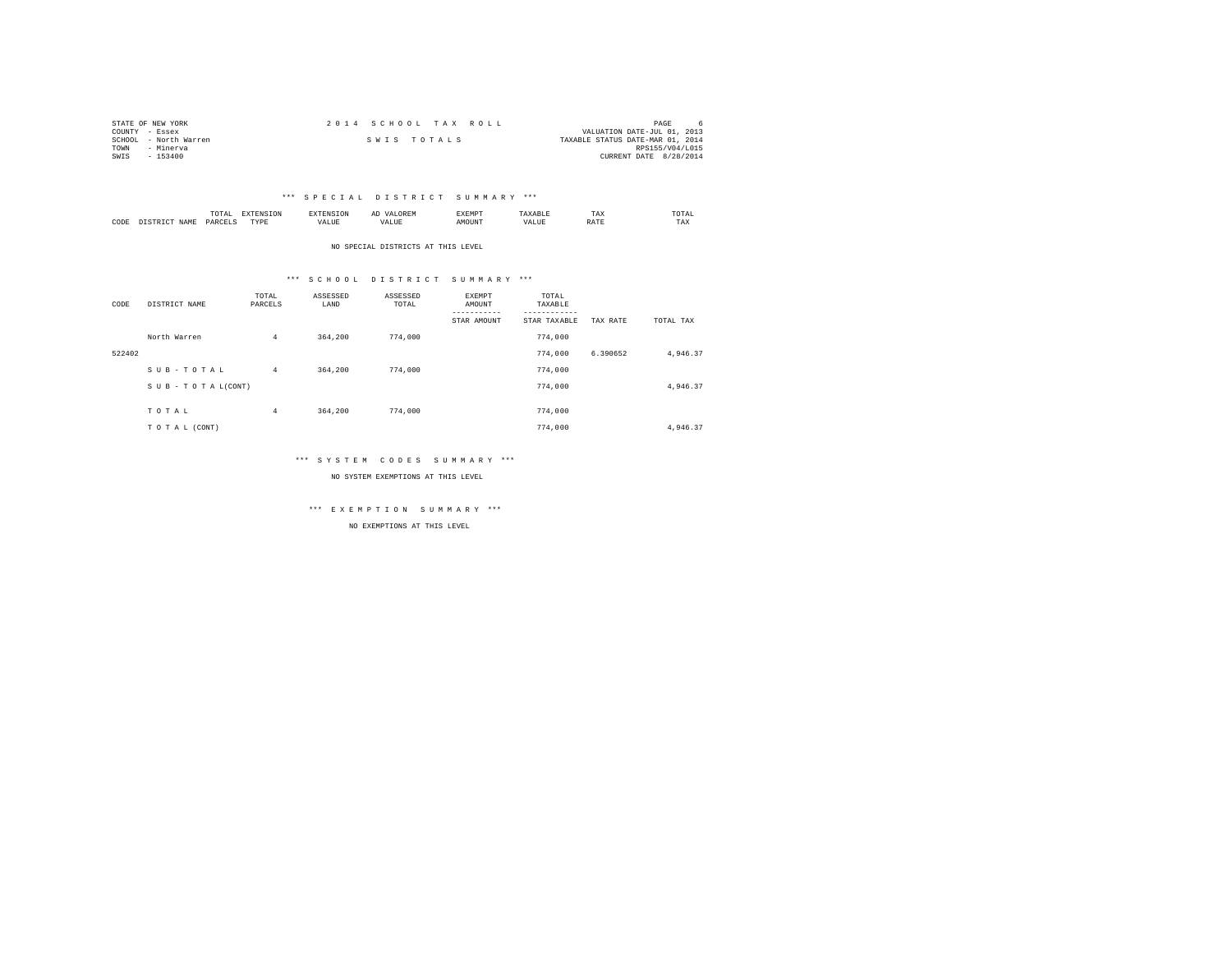| STATE OF NEW YORK     | 2014 SCHOOL TAX ROLL | PAGE                             |
|-----------------------|----------------------|----------------------------------|
| COUNTY - Essex        |                      | VALUATION DATE-JUL 01, 2013      |
| SCHOOL - North Warren | SWIS TOTALS          | TAXABLE STATUS DATE-MAR 01, 2014 |
| TOWN<br>- Minerva     |                      | RPS155/V04/L015                  |
| SWIS<br>$-153400$     |                      | CURRENT DATE 8/28/2014           |

|              |                            |                  |                  | *** GRAND TOTALS *** |                                                |                                                  |             |                      |
|--------------|----------------------------|------------------|------------------|----------------------|------------------------------------------------|--------------------------------------------------|-------------|----------------------|
| ROLL<br>SEC  | DESCRIPTION                | TOTAL<br>PARCELS | ASSESSED<br>LAND | ASSESSED<br>TOTAL    | EXEMPT<br>AMOUNT<br>-----------<br>STAR AMOUNT | TOTAL<br>TAXABLE<br>------------<br>STAR TAXABLE | TAX<br>RATE |                      |
|              | School Tax                 |                  | 364,200          | 774,000              |                                                | 774,000                                          |             |                      |
| $\mathbf{1}$ | SPEC DIST TAXES<br>TAXABLE | $\overline{4}$   |                  |                      |                                                | 774,000                                          | 6.390652    | 4,946.37<br>4,946.37 |
|              | School Tax                 |                  | 364,200          | 774,000              |                                                | 774,000<br>774,000                               | 6.390652    | 4,946.37             |
|              | SPEC DIST TAXES            |                  |                  |                      |                                                |                                                  |             |                      |
| $^\star$     | TOTAL<br>SUB               | $\overline{4}$   |                  |                      |                                                |                                                  |             | 4,946.37             |
|              | School Tax                 |                  | 364,200          | 774,000              |                                                | 774,000                                          |             |                      |
|              |                            |                  |                  |                      |                                                | 774,000                                          | 6.390652    | 4,946.37             |
|              | SPEC DIST TAXES            |                  |                  |                      |                                                |                                                  |             |                      |
| $\star\star$ | GRAND TOTAL                | $\overline{4}$   |                  |                      |                                                |                                                  |             | 4,946.37             |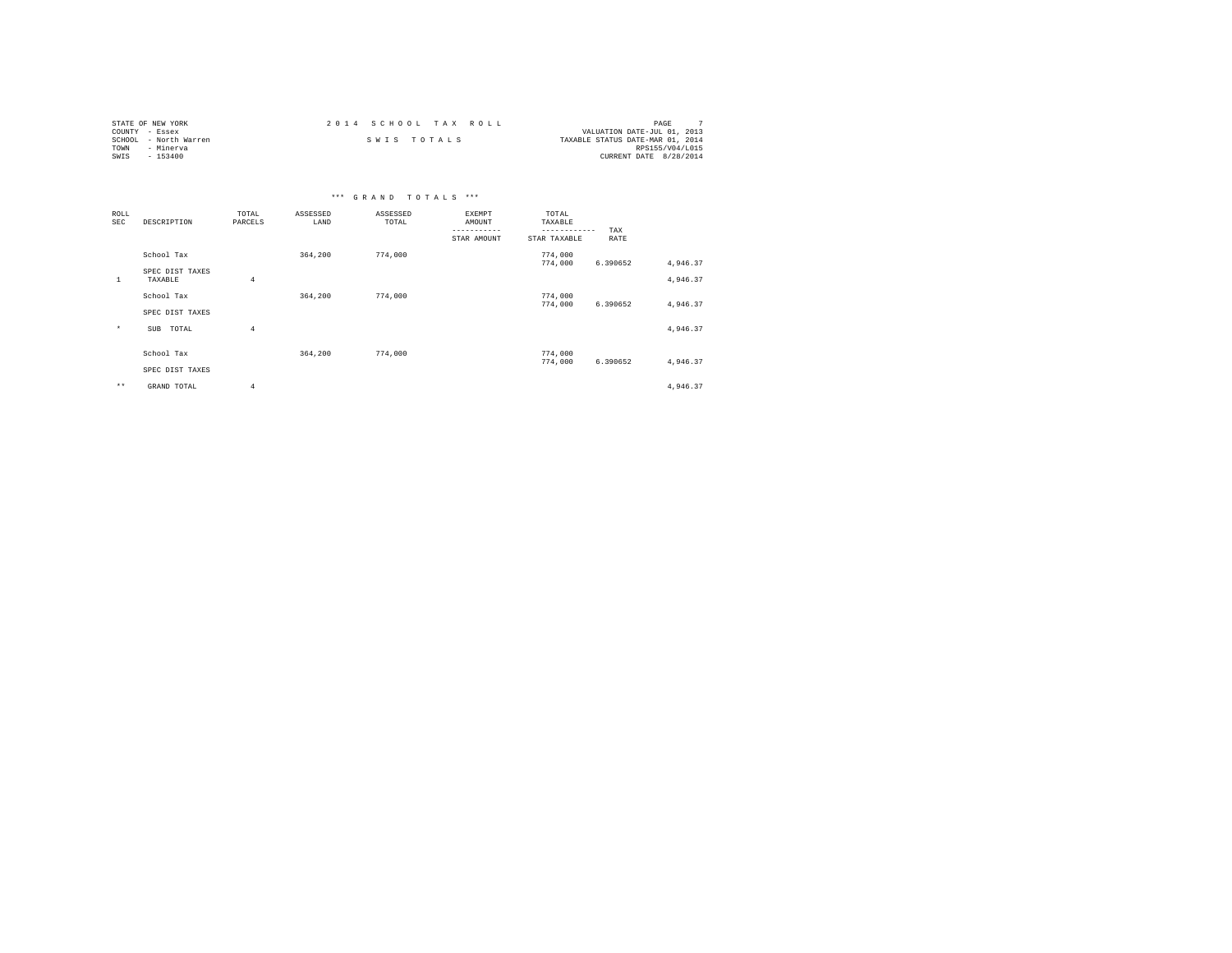| STATE OF NEW YORK<br>COUNTY - Essex<br>SCHOOL - North Warren ROLL SUB-SECT - A- SECTION 532-A RPTL WILD OR FOREST LANDS TAXABLE STATUS DATE-MAR 01, 2014<br>- Schroon<br>TOWN<br>$-154600$<br>SWIS |                                                                                                                                                     | OWNERS NAME SEOUENCE<br>UNIFORM PERCENT OF VALUE IS 100.00 | 2014 SCHOOL TAX ROLL                 | STATE OWNED LAND SECTION OF THE ROLL - 3 SUB-SECT - A VALUATION DATE-JUL 01, 2013 | PAGE<br>8                                    |
|----------------------------------------------------------------------------------------------------------------------------------------------------------------------------------------------------|-----------------------------------------------------------------------------------------------------------------------------------------------------|------------------------------------------------------------|--------------------------------------|-----------------------------------------------------------------------------------|----------------------------------------------|
| TAX MAP PARCEL NUMBER<br>CURRENT OWNERS NAME<br>CURRENT OWNERS ADDRESS                                                                                                                             | SCHOOL DISTRICT<br>PARCEL SIZE/GRID COORD                                                                                                           | T.AND<br>TOTAL                                             | TAX DESCRIPTION<br>SPECIAL DISTRICTS | TAXABLE VALUE                                                                     | TAX AMOUNT                                   |
|                                                                                                                                                                                                    |                                                                                                                                                     |                                                            |                                      |                                                                                   |                                              |
|                                                                                                                                                                                                    | Vanderwalker Rd                                                                                                                                     |                                                            |                                      | ACCT 695M414407                                                                   |                                              |
| $165. - 1 - 1.000$<br>1050001<br>State Of New York<br>State Comptroller<br>Land Claims Unit<br>7th Fl Alfred E Smith Bld<br>Albany, NY 12236                                                       | 931 Forest s532a<br>North Warren<br>522402<br>79 Hoffman Twp<br>225ac S11<br>ACRES 225.00<br>EAST-0625295 NRTH-1374005<br>DEED BOOK 199<br>$PG-544$ | 159,100<br>159,100                                         | School Tax                           | 159,100                                                                           | 1,016.75                                     |
|                                                                                                                                                                                                    | FULL MARKET VALUE                                                                                                                                   | 159,100                                                    |                                      |                                                                                   |                                              |
|                                                                                                                                                                                                    |                                                                                                                                                     |                                                            | TOTAL TAX $---$                      | AMT DUE                                                                           | $1.016.75**$<br>DATE #1 09/30/14<br>1,016.75 |
|                                                                                                                                                                                                    |                                                                                                                                                     |                                                            |                                      |                                                                                   |                                              |
| $999.99 - 1 - 3.000$<br>7777777<br>State Comptroller<br>Land Claims Unit<br>Alfred E Smith Bldg Fl 7 FULL MARKET VALUE                                                                             | Errata<br>991 Adirondack p<br>North Warren 522402<br>2014 Aggregate Assessment<br>for School Purpose Only                                           | $\Omega$<br>101,930<br>101,930                             | School Tax                           | ACCT 695Z012024<br>101,930                                                        | 651.40                                       |
| Albany, NY 12236                                                                                                                                                                                   |                                                                                                                                                     |                                                            |                                      |                                                                                   | $651.40**$                                   |
|                                                                                                                                                                                                    |                                                                                                                                                     |                                                            | TOTAL TAX $---$                      | DATE #1<br>AMT DUE                                                                | 09/30/14<br>651.40                           |
|                                                                                                                                                                                                    |                                                                                                                                                     |                                                            |                                      |                                                                                   |                                              |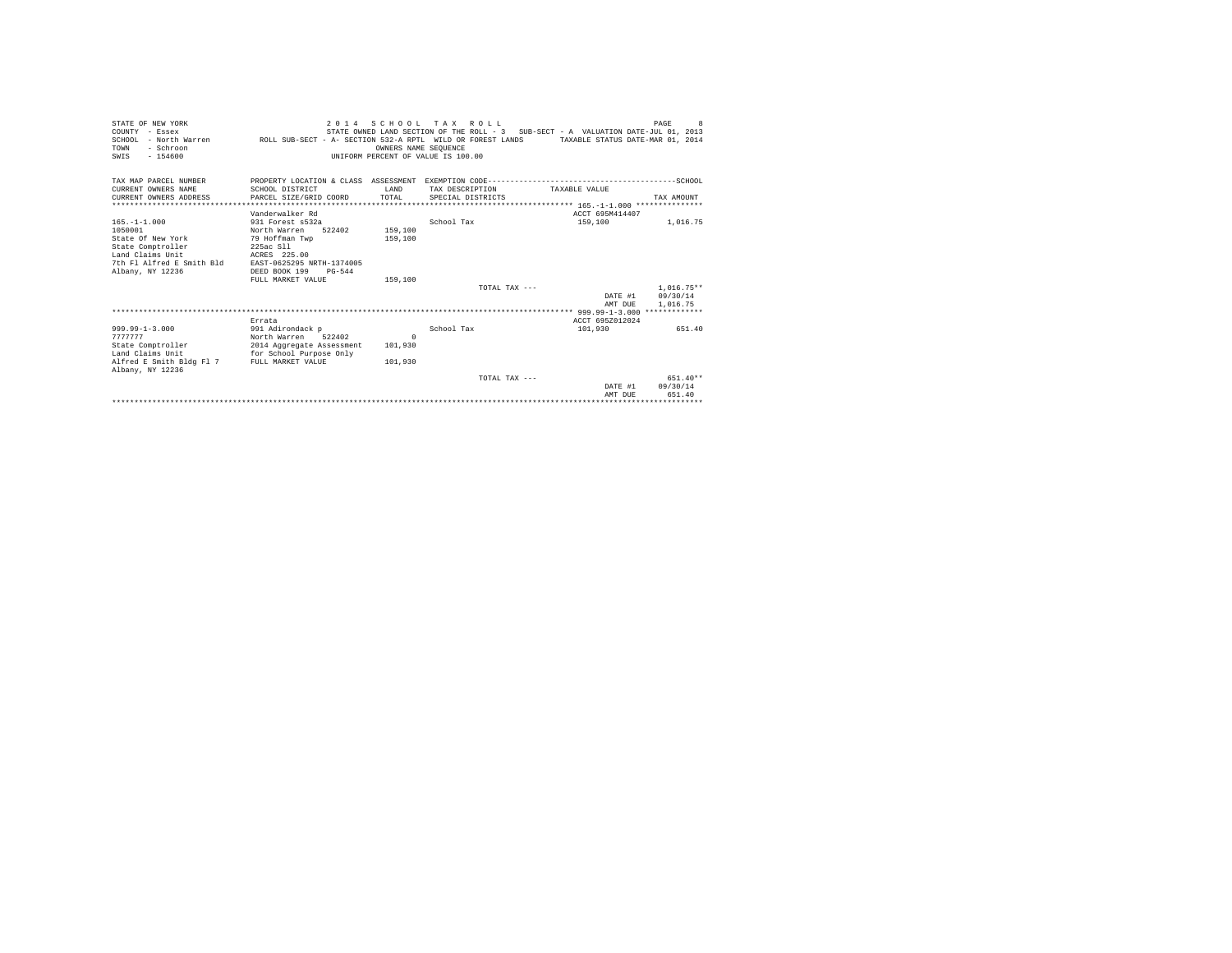| STATE OF NEW YORK     |                                                            | 2014 SCHOOL TAX ROLL |                                                                                   |                                  | PAGE                   |  |
|-----------------------|------------------------------------------------------------|----------------------|-----------------------------------------------------------------------------------|----------------------------------|------------------------|--|
| COUNTY - Essex        |                                                            |                      | STATE OWNED LAND SECTION OF THE ROLL - 3 SUB-SECT - A VALUATION DATE-JUL 01, 2013 |                                  |                        |  |
| SCHOOL - North Warren | ROLL SUB-SECT - A- SECTION 532-A RPTL WILD OR FOREST LANDS |                      |                                                                                   | TAXABLE STATUS DATE-MAR 01, 2014 |                        |  |
| - Schroon<br>TOWN     |                                                            |                      |                                                                                   |                                  | RPS155/V04/L015        |  |
| $-154600$<br>SWIS     |                                                            |                      |                                                                                   |                                  | CURRENT DATE 8/28/2014 |  |
|                       |                                                            |                      |                                                                                   |                                  |                        |  |

## R O L L S U B S E C T I O N - A - T O T A L S

### \*\*\* S P E C I A L D I S T R I C T S U M M A R Y \*\*\*

|      |             | ----<br>TOTAI | the contract of the contract of the contract of the contract of the contract of the contract of the contract of | $\sim$<br>  | <b>YEMP</b> |               | TA.<br>the contract of the contract of the contract of |  |
|------|-------------|---------------|-----------------------------------------------------------------------------------------------------------------|-------------|-------------|---------------|--------------------------------------------------------|--|
| CODE | <b>CAM"</b> | DARCE"        | PVD'<br>.                                                                                                       | $ -$<br>1 D | אוונ        | $ -$<br>'ALUE | $- - -$<br>1 A.A                                       |  |

#### NO SPECIAL DISTRICTS AT THIS LEVEL

### \*\*\* S C H O O L D I S T R I C T S U M M A R Y \*\*\*

| CODE   | DISTRICT NAME      | TOTAL<br>PARCELS | ASSESSED<br>LAND | ASSESSED<br>TOTAL | EXEMPT<br>AMOUNT | TOTAL<br>TAXABLE |           |
|--------|--------------------|------------------|------------------|-------------------|------------------|------------------|-----------|
|        |                    |                  |                  |                   | STAR AMOUNT      | STAR TAXABLE     | TOTAL TAX |
|        | North Warren       | $\overline{a}$   | 159,100          | 261.030           |                  | 261,030          |           |
| 522402 |                    |                  |                  |                   |                  | 261,030          | 1,668.15  |
|        | SUB-TOTAL          | $\overline{2}$   | 159,100          | 261.030           |                  | 261,030          |           |
|        | SUB - TO TAL(CONT) |                  |                  |                   |                  | 261,030          | 1,668.15  |
|        |                    |                  |                  |                   |                  |                  |           |
|        | TOTAL              | $\overline{c}$   | 159,100          | 261,030           |                  | 261,030          |           |
|        | TO TAL (CONT)      |                  |                  |                   |                  | 261.030          | 1,668.15  |

### \*\*\* S Y S T E M C O D E S S U M M A R Y \*\*\*

NO SYSTEM EXEMPTIONS AT THIS LEVEL

# \*\*\* E X E M P T I O N S U M M A R Y \*\*\*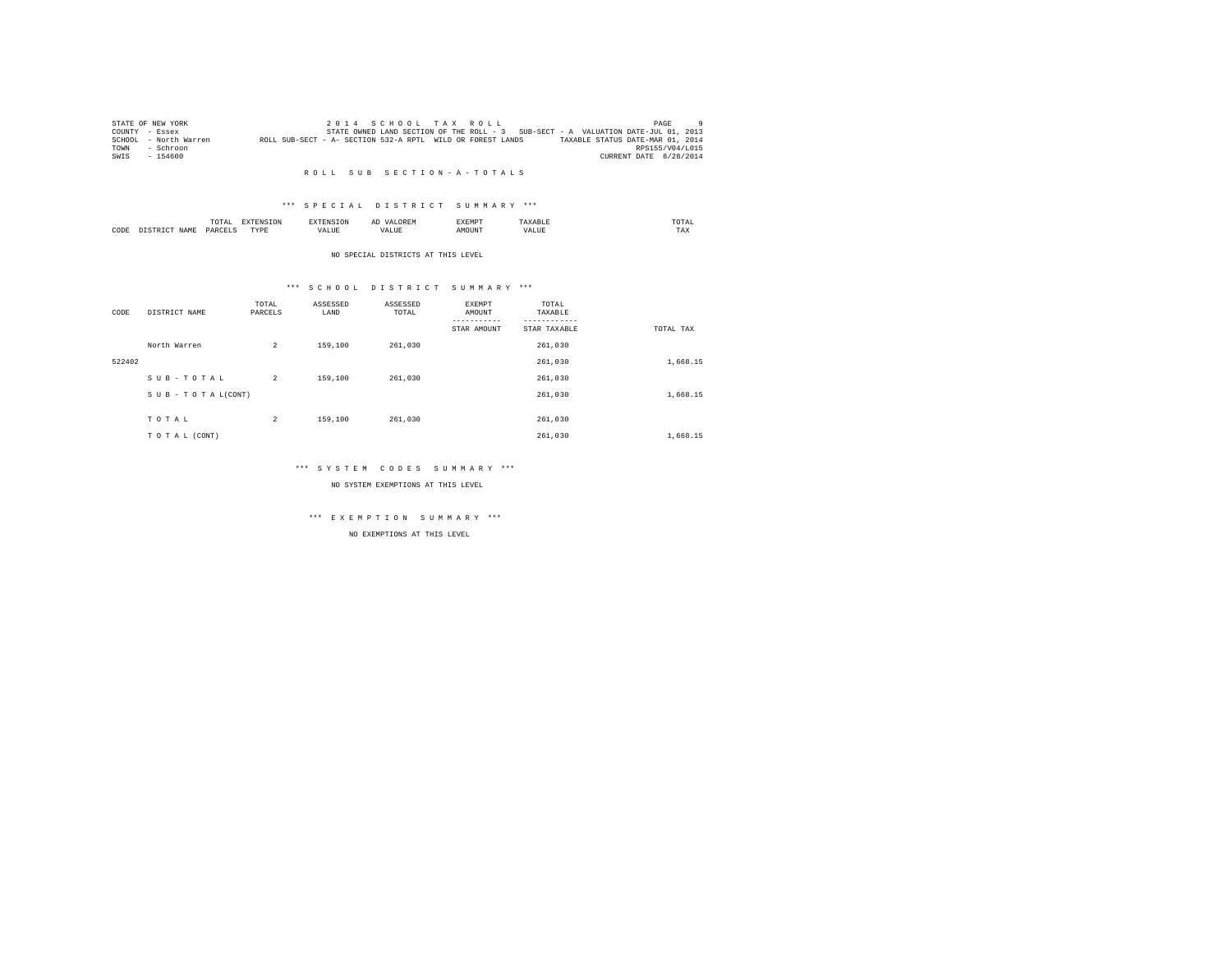|      | STATE OF NEW YORK     |                                                            |  |  | 2014 SCHOOL TAX ROLL |  |                                                                                   | PAGE                   | 10 |
|------|-----------------------|------------------------------------------------------------|--|--|----------------------|--|-----------------------------------------------------------------------------------|------------------------|----|
|      | COUNTY - Essex        |                                                            |  |  |                      |  | STATE OWNED LAND SECTION OF THE ROLL - 3 SUB-SECT - A VALUATION DATE-JUL 01, 2013 |                        |    |
|      | SCHOOL - North Warren | ROLL SUB-SECT - A- SECTION 532-A RPTL WILD OR FOREST LANDS |  |  |                      |  | TAXABLE STATUS DATE-MAR 01, 2014                                                  |                        |    |
| TOWN | - Schroon             |                                                            |  |  |                      |  |                                                                                   | RPS155/V04/L015        |    |
| SWIS | $-154600$             |                                                            |  |  |                      |  |                                                                                   | CURRENT DATE 8/28/2014 |    |

#### R O L L S U B S E C T I O N - A - T O T A L S

| ROLL<br><b>SEC</b> | DESCRIPTION                         | TOTAL<br>PARCELS | ASSESSED<br>LAND | ASSESSED<br>TOTAL | EXEMPT<br>AMOUNT<br>STAR AMOUNT | TOTAL<br>TAXABLE<br>------------<br>STAR TAXABLE | TAX<br>RATE | TOTAL<br>TAX |
|--------------------|-------------------------------------|------------------|------------------|-------------------|---------------------------------|--------------------------------------------------|-------------|--------------|
|                    | School Tax                          |                  | 159,100          | 261,030           |                                 | 261,030<br>261,030                               |             | 1,668.15     |
|                    | SPEC DIST TAXES<br>STATE OWNED LAND |                  |                  |                   |                                 |                                                  |             | 1,668.15     |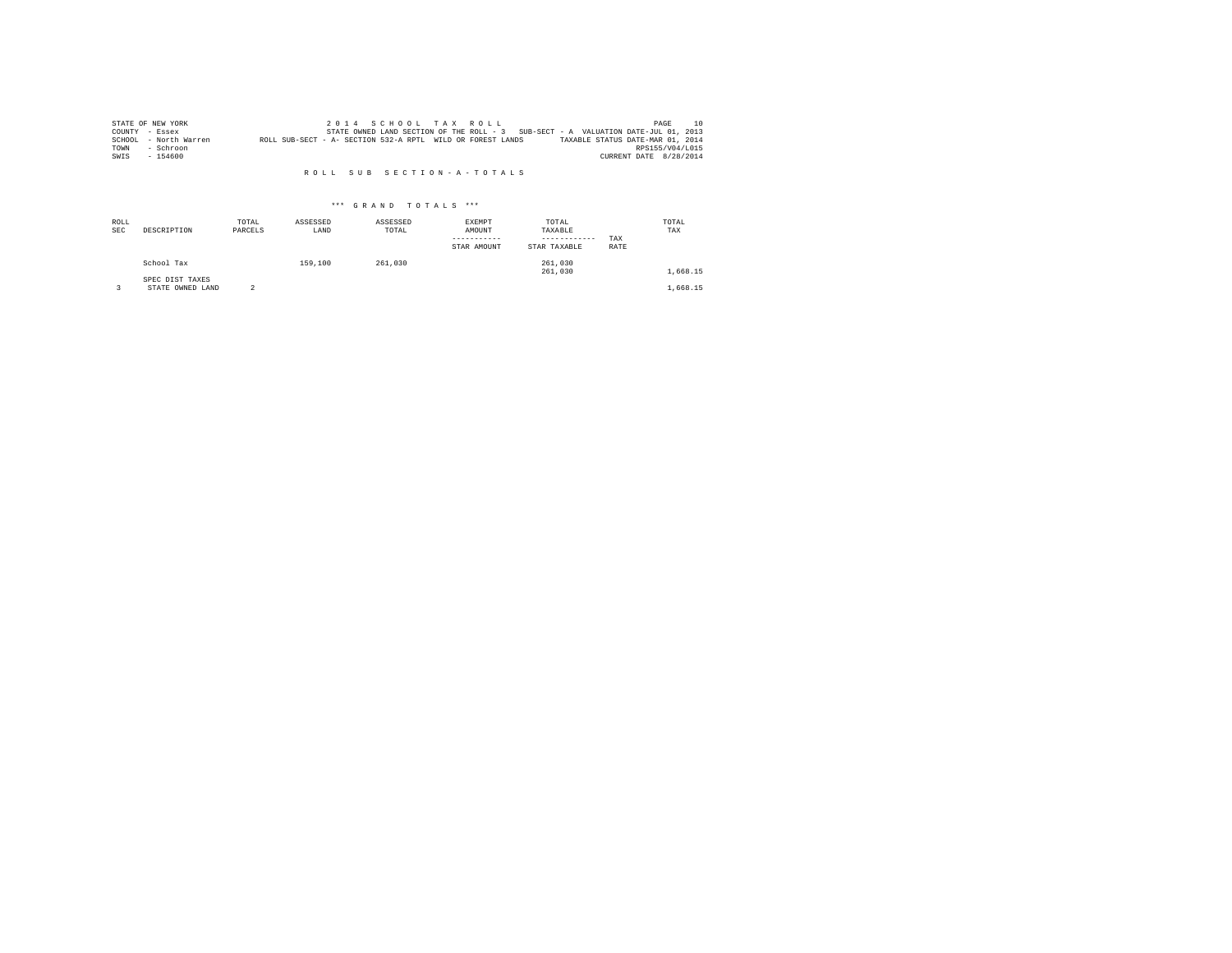| STATE OF NEW YORK |                       |  | 2014 SCHOOL TAX ROLL                     |  |  | PAGE                             |  |
|-------------------|-----------------------|--|------------------------------------------|--|--|----------------------------------|--|
| COUNTY - Essex    |                       |  | STATE OWNED LAND SECTION OF THE ROLL - 3 |  |  | VALUATION DATE-JUL 01, 2013      |  |
|                   | SCHOOL - North Warren |  |                                          |  |  | TAXABLE STATUS DATE-MAR 01, 2014 |  |
| TOWN              | - Schroon             |  |                                          |  |  | RPS155/V04/L015                  |  |
| SWTS              | - 154600              |  |                                          |  |  | CURRENT DATE 8/28/2014           |  |
|                   |                       |  |                                          |  |  |                                  |  |

#### R O L L S E C T I O N T O T A L S

### \*\*\* S P E C I A L D I S T R I C T S U M M A R Y \*\*\*

|      | .              | the contract of the contract of the contract of the contract of the contract of the contract of the contract of | ≖  | .    | $n \wedge m$<br>the contract of the contract of the contract of |
|------|----------------|-----------------------------------------------------------------------------------------------------------------|----|------|-----------------------------------------------------------------|
| CODE | ODP'<br>$\sim$ | wm.<br>.                                                                                                        | -- | ראטי | 1.44A                                                           |

#### NO SPECIAL DISTRICTS AT THIS LEVEL

# \*\*\* S C H O O L D I S T R I C T S U M M A R Y \*\*\*

| CODE   | DISTRICT NAME   | TOTAL<br>PARCELS | ASSESSED<br>LAND | ASSESSED<br>TOTAL | EXEMPT<br>AMOUNT<br>-----------<br>STAR AMOUNT | TOTAL<br>TAXABLE<br>STAR TAXABLE | TOTAL TAX |
|--------|-----------------|------------------|------------------|-------------------|------------------------------------------------|----------------------------------|-----------|
|        | North Warren    | $\overline{a}$   | 159,100          | 261,030           |                                                | 261,030                          |           |
| 522402 |                 |                  |                  |                   |                                                | 261,030                          | 1,668.15  |
|        | SUB-TOTAL       | $\overline{a}$   | 159,100          | 261,030           |                                                | 261,030                          |           |
|        | SUB-TOTAL(CONT) |                  |                  |                   |                                                | 261,030                          | 1,668.15  |
|        |                 |                  |                  |                   |                                                |                                  |           |
|        | TOTAL           | $\overline{c}$   | 159,100          | 261,030           |                                                | 261,030                          |           |
|        | TO TAL (CONT)   |                  |                  |                   |                                                | 261.030                          | 1,668.15  |

# \*\*\* S Y S T E M C O D E S S U M M A R Y \*\*\*

NO SYSTEM EXEMPTIONS AT THIS LEVEL

# \*\*\* E X E M P T I O N S U M M A R Y \*\*\*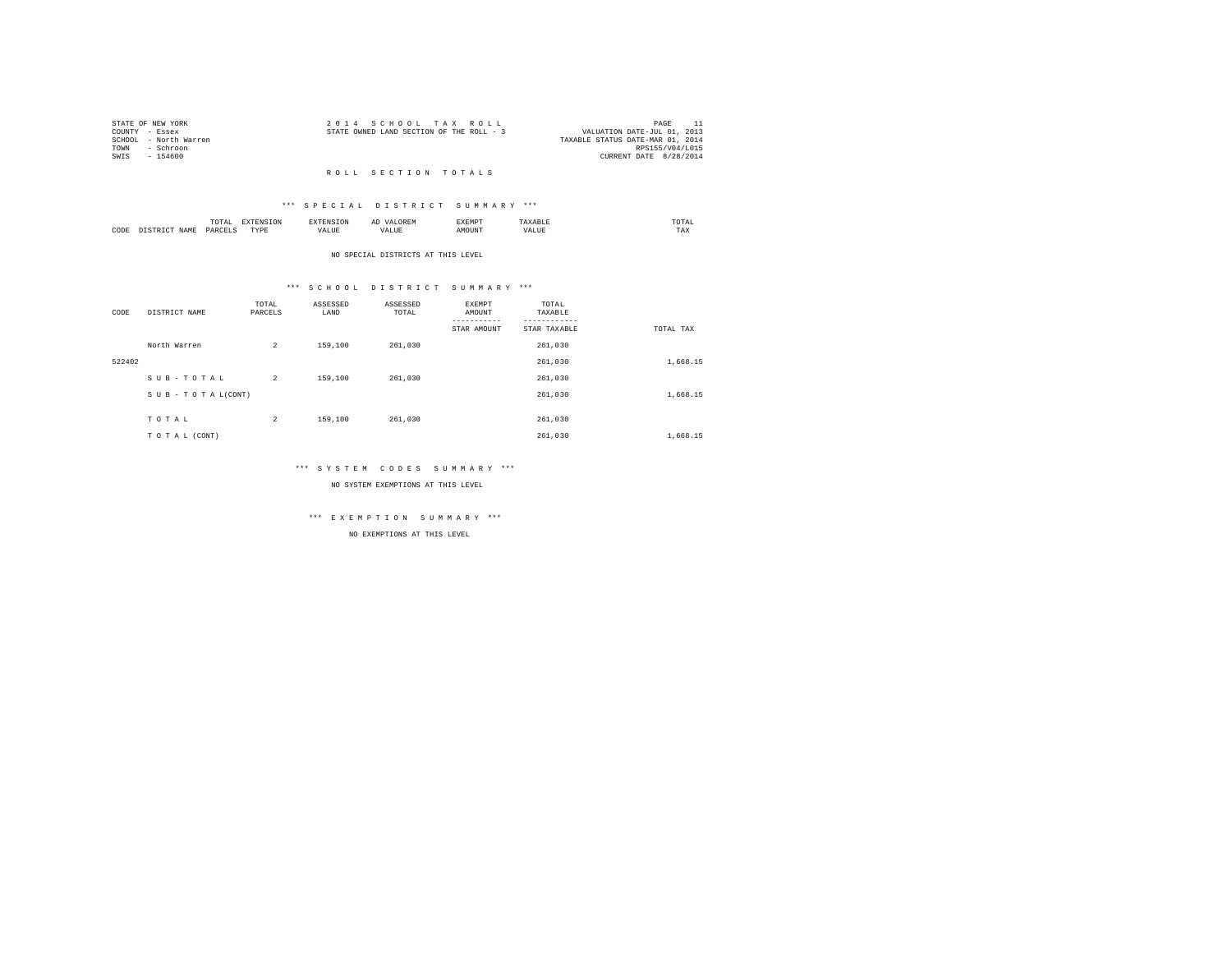| STATE OF NEW YORK     | 2014 SCHOOL TAX ROLL                     | PAGE                             |
|-----------------------|------------------------------------------|----------------------------------|
| COUNTY - Essex        | STATE OWNED LAND SECTION OF THE ROLL - 3 | VALUATION DATE-JUL 01, 2013      |
| SCHOOL - North Warren |                                          | TAXABLE STATUS DATE-MAR 01, 2014 |
| TOWN<br>- Schroon     |                                          | RPS155/V04/L015                  |
| SWIS<br>$-154600$     |                                          | CURRENT DATE 8/28/2014           |
|                       | ROLL SECTION TOTALS                      |                                  |

| ROLL<br><b>SEC</b> | DESCRIPTION                         | TOTAL<br>PARCELS | ASSESSED<br>LAND | ASSESSED<br>TOTAL | EXEMPT<br>AMOUNT<br>STAR AMOUNT | TOTAL<br>TAXABLE<br>------------<br>STAR TAXABLE | TAX<br>RATE | TOTAL<br>TAX |
|--------------------|-------------------------------------|------------------|------------------|-------------------|---------------------------------|--------------------------------------------------|-------------|--------------|
|                    | School Tax                          |                  | 159,100          | 261,030           |                                 | 261,030<br>261,030                               |             | 1,668.15     |
|                    | SPEC DIST TAXES<br>STATE OWNED LAND |                  |                  |                   |                                 |                                                  |             | 1,668.15     |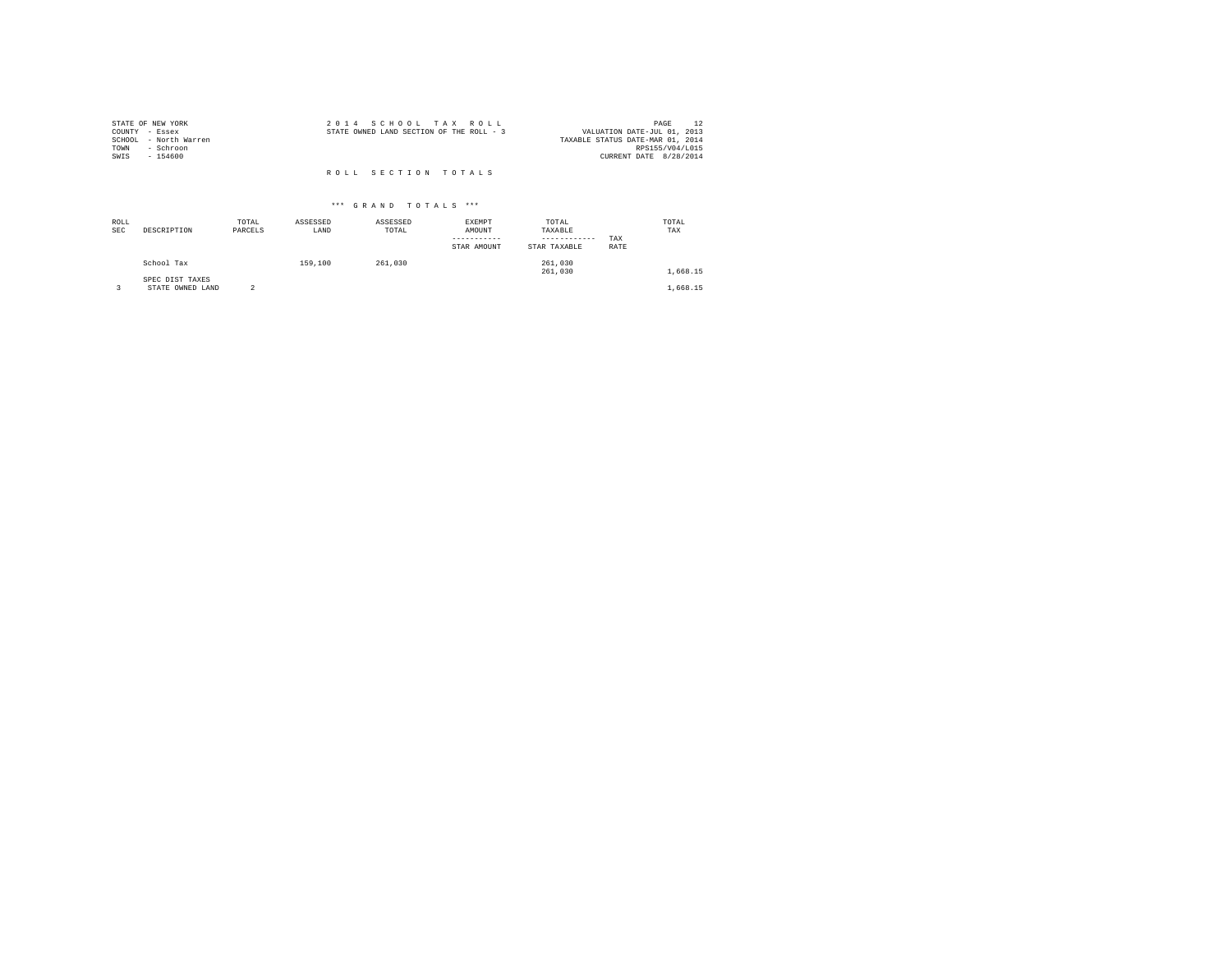| STATE OF NEW YORK     | 2014 SCHOOL TAX ROLL | PAGE                             |
|-----------------------|----------------------|----------------------------------|
| COUNTY - Essex        |                      | VALUATION DATE-JUL 01, 2013      |
| SCHOOL - North Warren |                      | TAXABLE STATUS DATE-MAR 01, 2014 |
| TOWN<br>- Schroon     | SWIS TOTALS          | RPS155/V04/L015                  |
| $-154600$<br>SWIS     |                      | CURRENT DATE 8/28/2014           |

### \*\*\* S P E C I A L D I S T R I C T S U M M A R Y \*\*\*

|      |             | TUIAL<br>the contract of the contract of the contract of | --------------- |      | $\sim$<br>. | ----- |       | TAX | UIAI<br>the contract of the contract of the contract of |
|------|-------------|----------------------------------------------------------|-----------------|------|-------------|-------|-------|-----|---------------------------------------------------------|
| CODE | <b>NAME</b> | .                                                        | rvnt<br>.       | ALUE |             |       | 'ALUE |     | TAX                                                     |

NO SPECIAL DISTRICTS AT THIS LEVEL

### \*\*\* S C H O O L D I S T R I C T S U M M A R Y \*\*\*

| CODE   | DISTRICT NAME   | TOTAL<br>PARCELS | ASSESSED<br>LAND | ASSESSED<br>TOTAL | EXEMPT<br>AMOUNT<br>----------- | TOTAL<br>TAXABLE<br>--------- |          |           |
|--------|-----------------|------------------|------------------|-------------------|---------------------------------|-------------------------------|----------|-----------|
|        |                 |                  |                  |                   | STAR AMOUNT                     | STAR TAXABLE                  | TAX RATE | TOTAL TAX |
|        | North Warren    | $\overline{a}$   | 159,100          | 261,030           |                                 | 261,030                       |          |           |
| 522402 |                 |                  |                  |                   |                                 | 261.030                       | 6.390652 | 1,668.15  |
|        | SUB-TOTAL       | $\overline{2}$   | 159,100          | 261,030           |                                 | 261,030                       |          |           |
|        | SUB-TOTAL(CONT) |                  |                  |                   |                                 | 261,030                       |          | 1,668.15  |
|        |                 |                  |                  |                   |                                 |                               |          |           |
|        | TOTAL           | $\overline{a}$   | 159,100          | 261,030           |                                 | 261,030                       |          |           |
|        | TO TAL (CONT)   |                  |                  |                   |                                 | 261.030                       |          | 1,668.15  |

### \*\*\* S Y S T E M C O D E S S U M M A R Y \*\*\*

NO SYSTEM EXEMPTIONS AT THIS LEVEL

\*\*\* E X E M P T I O N S U M M A R Y \*\*\*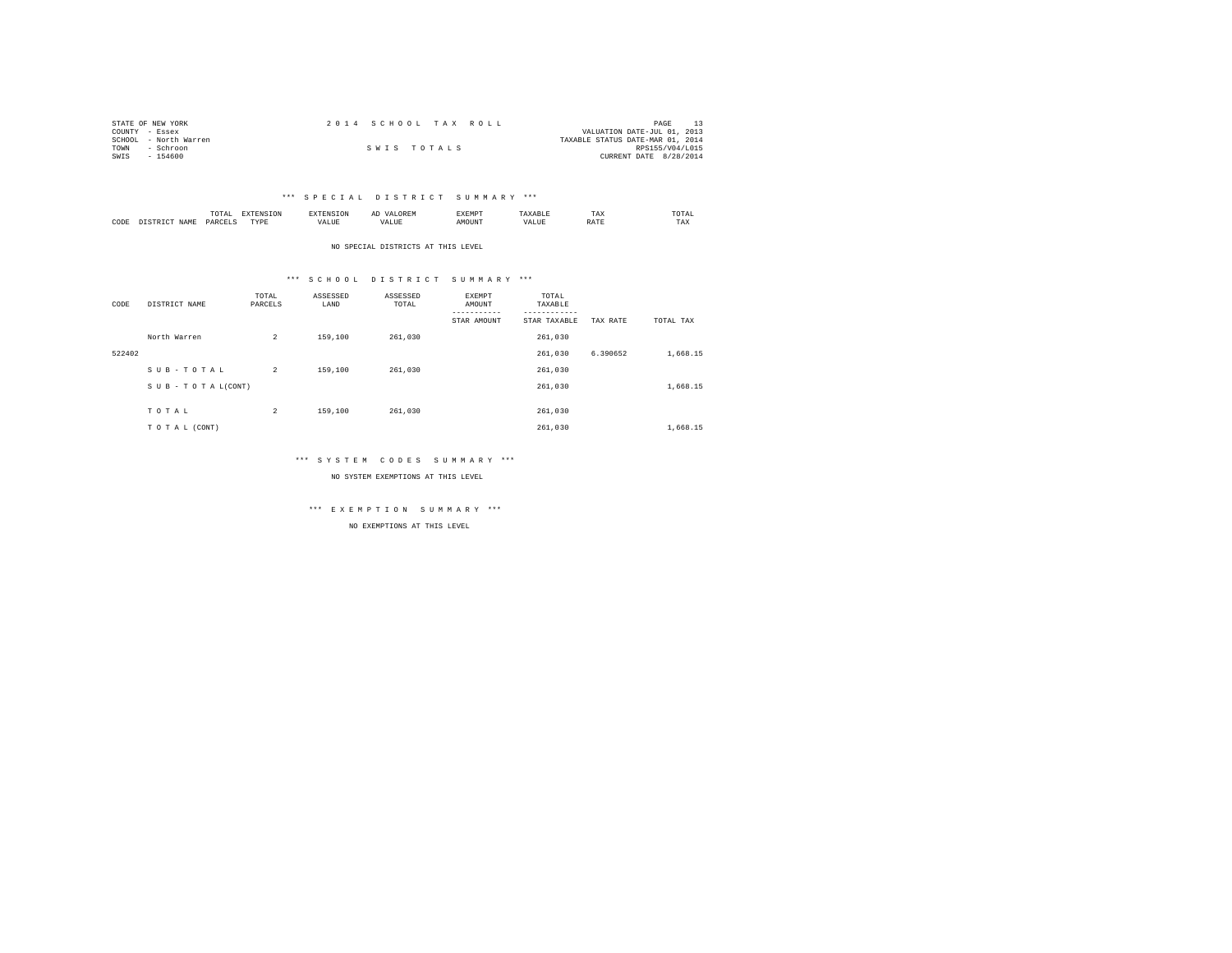| STATE OF NEW YORK     | 2014 SCHOOL TAX ROLL |  |                                  | PAGE                   |  |
|-----------------------|----------------------|--|----------------------------------|------------------------|--|
| COUNTY - Essex        |                      |  | VALUATION DATE-JUL 01, 2013      |                        |  |
| SCHOOL - North Warren |                      |  | TAXABLE STATUS DATE-MAR 01, 2014 |                        |  |
| TOWN<br>- Schroon     | SWIS TOTALS          |  |                                  | RPS155/V04/L015        |  |
| SWIS<br>$-154600$     |                      |  |                                  | CURRENT DATE 8/28/2014 |  |

| ROLL         |                  | TOTAL                   | ASSESSED | ASSESSED | EXEMPT      | TOTAL                   |          |          |  |
|--------------|------------------|-------------------------|----------|----------|-------------|-------------------------|----------|----------|--|
| SEC          | DESCRIPTION      | PARCELS                 | LAND     | TOTAL    | AMOUNT      | TAXABLE<br>------------ | TAX      |          |  |
|              |                  |                         |          |          | STAR AMOUNT | STAR TAXABLE            | RATE     |          |  |
|              | School Tax       |                         | 159,100  | 261,030  |             | 261,030                 |          |          |  |
|              | SPEC DIST TAXES  |                         |          |          |             | 261,030                 | 6.390652 | 1,668.15 |  |
| 3            | STATE OWNED LAND | $\overline{c}$          |          |          |             |                         |          | 1,668.15 |  |
|              | School Tax       |                         | 159,100  | 261,030  |             | 261,030                 |          |          |  |
|              | SPEC DIST TAXES  |                         |          |          |             | 261,030                 | 6.390652 | 1,668.15 |  |
| $\star$      | TOTAL<br>SUB     | $\overline{\mathbf{c}}$ |          |          |             |                         |          | 1,668.15 |  |
|              |                  |                         |          |          |             |                         |          |          |  |
|              | School Tax       |                         | 159,100  | 261,030  |             | 261,030                 |          |          |  |
|              | SPEC DIST TAXES  |                         |          |          |             | 261,030                 | 6.390652 | 1,668.15 |  |
| $\star\star$ | GRAND TOTAL      | $\overline{a}$          |          |          |             |                         |          | 1,668.15 |  |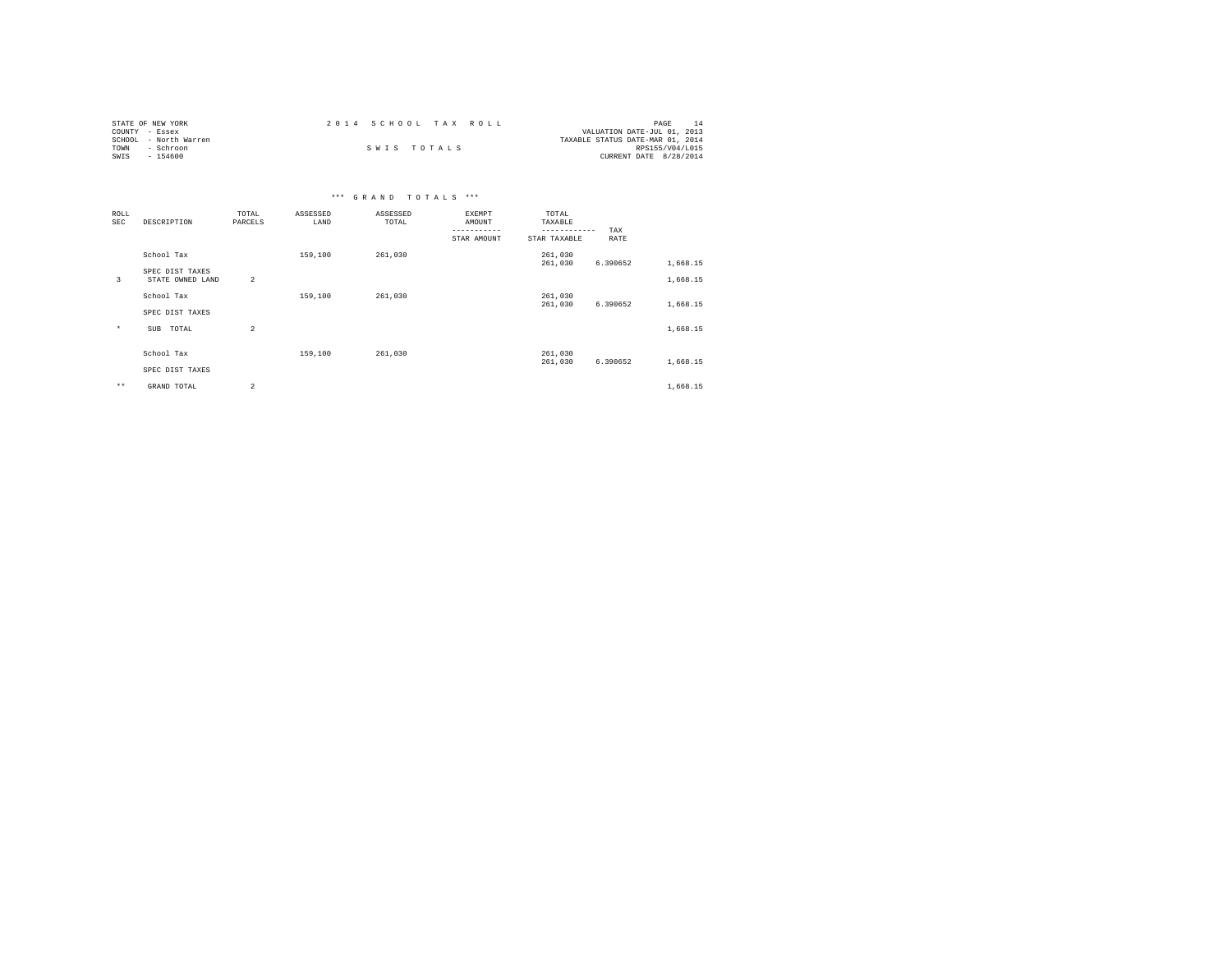| STATE OF NEW YORK     | 2014 SCHOOL TAX ROLL                                | PAGE            |  |
|-----------------------|-----------------------------------------------------|-----------------|--|
| COUNTY - Essex        | SCHOOL TOTALS 522402<br>VALUATION DATE-JUL 01, 2013 |                 |  |
| SCHOOL - North Warren | TAXABLE STATUS DATE-MAR 01, 2014                    |                 |  |
|                       |                                                     | RPS155/V04/L015 |  |
|                       | CURRENT DATE 8/28/2014                              |                 |  |

### \*\*\* S P E C I A L D I S T R I C T S U M M A R Y \*\*\*

|      |      | IUIAL<br>the contract of the contract of the contract of the contract of the contract of |           | .     | $\sim$<br>. | £XEMP" |                    | :OTAL<br>the contract of the contract of the contract of |
|------|------|------------------------------------------------------------------------------------------|-----------|-------|-------------|--------|--------------------|----------------------------------------------------------|
| CODE | JAMF | <b>DAV</b><br>.                                                                          | TVDE<br>. | 'ALUE |             | אווט   | $- - - -$<br>VALUL | TAX                                                      |

NO SPECIAL DISTRICTS AT THIS LEVEL

### \*\*\* S C H O O L D I S T R I C T S U M M A R Y \*\*\*

| CODE   | DISTRICT NAME   | TOTAL<br>PARCELS | ASSESSED<br>LAND | ASSESSED<br>TOTAL | EXEMPT<br>AMOUNT<br>-----------<br>STAR AMOUNT | TOTAL<br>TAXABLE<br>---------<br>STAR TAXABLE | TAX RATE | TOTAL TAX |
|--------|-----------------|------------------|------------------|-------------------|------------------------------------------------|-----------------------------------------------|----------|-----------|
|        | North Warren    | 6                | 523,300          | 1035,030          |                                                | 1,035,030                                     |          |           |
| 522402 |                 |                  |                  |                   |                                                | 1,035,030                                     |          | 6,614.52  |
|        | SUB-TOTAL       | 6                | 523,300          | 1035,030          |                                                | 1,035,030                                     |          |           |
|        | SUB-TOTAL(CONT) |                  |                  |                   |                                                | 1,035,030                                     |          | 6,614.52  |
|        | TOTAL           | 6                | 523,300          | 1035,030          |                                                | 1,035,030                                     |          |           |
|        | TO TAL (CONT)   |                  |                  |                   |                                                | 1,035,030                                     |          | 6,614.52  |

### \*\*\* S Y S T E M C O D E S S U M M A R Y \*\*\*

NO SYSTEM EXEMPTIONS AT THIS LEVEL

\*\*\* E X E M P T I O N S U M M A R Y \*\*\*